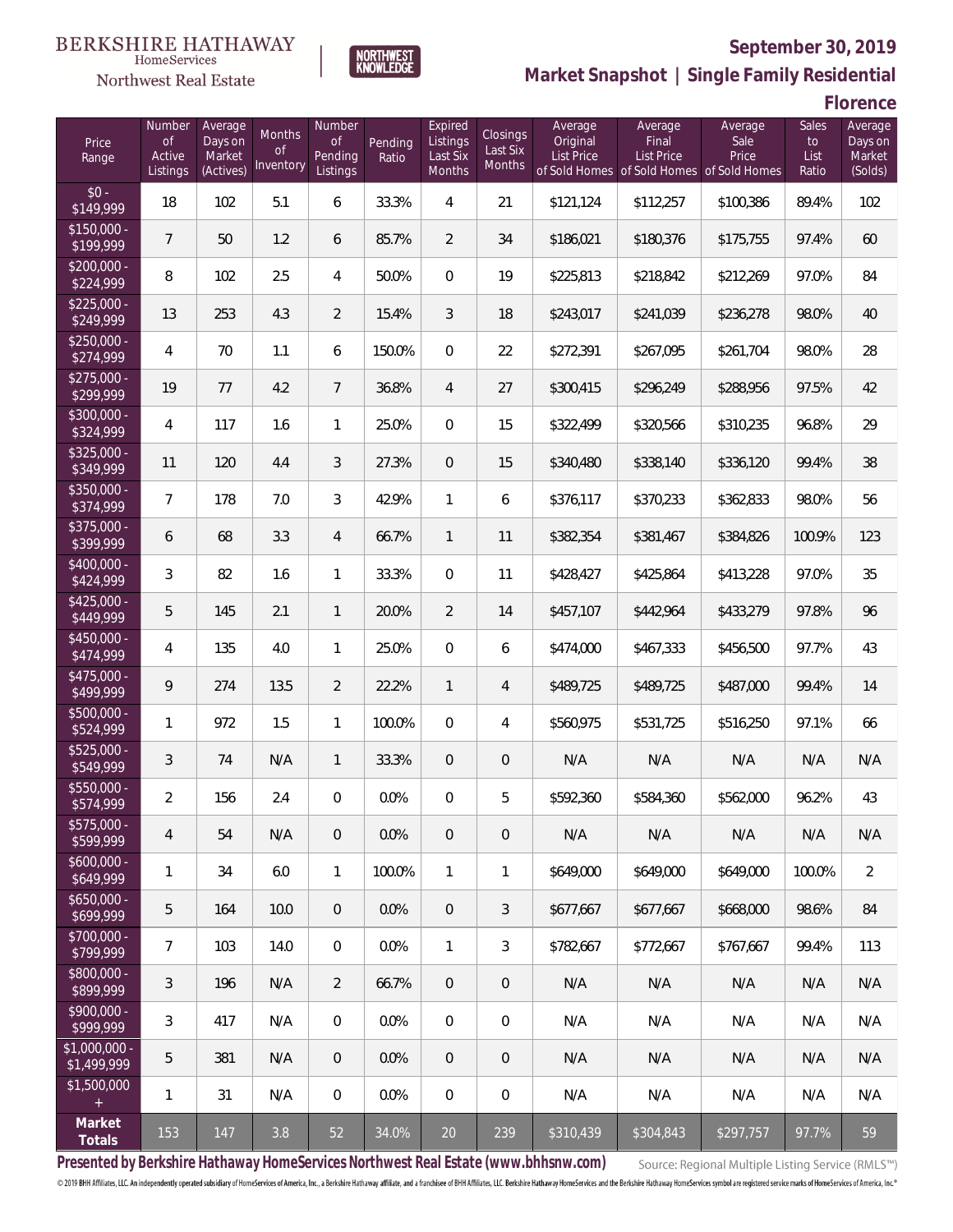**Florence Coast Village**



**Market Snapshot | Single Family Residential**

# NORTHWEST<br>KNOWLEDGE

Northwest Real Estate

| Price<br>Range               | Number<br><b>of</b><br>Active<br>Listings | Average<br>Days on<br>Market<br>(Actives) | <b>Months</b><br>0f<br>Inventory | Number<br><b>of</b><br>Pending<br>Listings | Pending<br>Ratio | Expired<br>Listings<br>Last Six<br>Months | <b>Closings</b><br>Last Six<br>Months | Average<br>Original<br>List Price | Average<br>Final<br>List Price<br>of Sold Homes of Sold Homes of Sold Homes | Average<br>Sale<br>Price | Sales<br>to<br>List<br>Ratio | Average<br>Days on<br>Market<br>(Solds) |
|------------------------------|-------------------------------------------|-------------------------------------------|----------------------------------|--------------------------------------------|------------------|-------------------------------------------|---------------------------------------|-----------------------------------|-----------------------------------------------------------------------------|--------------------------|------------------------------|-----------------------------------------|
| $$0 -$<br>\$99,999           | $\mathbf{1}$                              | 48                                        | 6.0                              | 0                                          | 0.0%             | $\mathbf{1}$                              | $\mathbf{1}$                          | \$66,500                          | \$66,500                                                                    | \$56,000                 | 84.2%                        | 64                                      |
| $$100,000 -$<br>\$124,999    | $\overline{2}$                            | 32                                        | 12.0                             | $\overline{0}$                             | 0.0%             | $\overline{0}$                            | $\mathbf{1}$                          | \$129,900                         | \$129,900                                                                   | \$116,000                | 89.3%                        | 29                                      |
| $$125,000 -$<br>\$149,999    | $\overline{a}$                            | 76                                        | N/A                              | $\overline{0}$                             | 0.0%             | $\mathbf{0}$                              | $\overline{0}$                        | N/A                               | N/A                                                                         | N/A                      | N/A                          | N/A                                     |
| $$150,000 -$<br>\$174,999    | $\overline{2}$                            | 91                                        | 4.0                              | $\overline{0}$                             | 0.0%             | $\overline{0}$                            | 3                                     | \$166,633                         | \$163,300                                                                   | \$156,000                | 95.5%                        | 143                                     |
| $$175,000 -$<br>\$199,999    | 0                                         | N/A                                       | N/A                              | $\mathbf{1}$                               | N/A              | $\mathbf{1}$                              | $\overline{0}$                        | N/A                               | N/A                                                                         | N/A                      | N/A                          | N/A                                     |
| $$200,000 -$<br>\$224,999    | $\mathbf 0$                               | N/A                                       | N/A                              | 0                                          | N/A              | $\overline{0}$                            | $\theta$                              | N/A                               | N/A                                                                         | N/A                      | N/A                          | N/A                                     |
| $$225,000 -$<br>\$249,999    | 0                                         | N/A                                       | N/A                              | 0                                          | N/A              | $\overline{0}$                            | $\boldsymbol{0}$                      | N/A                               | N/A                                                                         | N/A                      | N/A                          | N/A                                     |
| $$250,000 -$<br>\$274,999    | 0                                         | N/A                                       | N/A                              | 0                                          | N/A              | $\overline{0}$                            | $\theta$                              | N/A                               | N/A                                                                         | N/A                      | N/A                          | N/A                                     |
| $$275,000 -$<br>\$299,999    | 0                                         | N/A                                       | N/A                              | 0                                          | N/A              | $\overline{0}$                            | $\mathbf 0$                           | N/A                               | N/A                                                                         | N/A                      | N/A                          | N/A                                     |
| $$300,000 -$<br>\$324,999    | 0                                         | N/A                                       | N/A                              | 0                                          | N/A              | $\overline{0}$                            | $\theta$                              | N/A                               | N/A                                                                         | N/A                      | N/A                          | N/A                                     |
| $$325,000 -$<br>\$349,999    | $\boldsymbol{0}$                          | N/A                                       | N/A                              | 0                                          | N/A              | $\overline{0}$                            | $\mathbf 0$                           | N/A                               | N/A                                                                         | N/A                      | N/A                          | N/A                                     |
| $$350,000 -$<br>\$374,999    | 0                                         | N/A                                       | N/A                              | 0                                          | N/A              | $\overline{0}$                            | $\mathbf 0$                           | N/A                               | N/A                                                                         | N/A                      | N/A                          | N/A                                     |
| $$375,000 -$<br>\$399,999    | $\boldsymbol{0}$                          | N/A                                       | N/A                              | 0                                          | N/A              | $\overline{0}$                            | $\mathbf 0$                           | N/A                               | N/A                                                                         | N/A                      | N/A                          | N/A                                     |
| \$400,000 -<br>\$424,999     | 0                                         | N/A                                       | N/A                              | 0                                          | N/A              | $\overline{0}$                            | $\mathbf 0$                           | N/A                               | N/A                                                                         | N/A                      | N/A                          | N/A                                     |
| $$425,000 -$<br>\$449,999    | $\boldsymbol{0}$                          | N/A                                       | N/A                              | 0                                          | N/A              | $\overline{0}$                            | $\mathbf 0$                           | N/A                               | N/A                                                                         | N/A                      | N/A                          | N/A                                     |
| $$450,000 -$<br>\$474,999    | 0                                         | N/A                                       | N/A                              | 0                                          | N/A              | $\overline{0}$                            | $\theta$                              | N/A                               | N/A                                                                         | N/A                      | N/A                          | N/A                                     |
| $$475,000 -$<br>\$499,999    | $\boldsymbol{0}$                          | N/A                                       | N/A                              | 0                                          | N/A              | $\overline{0}$                            | $\boldsymbol{0}$                      | N/A                               | N/A                                                                         | N/A                      | N/A                          | N/A                                     |
| $$500,000 -$<br>\$549,999    | 0                                         | N/A                                       | N/A                              | 0                                          | N/A              | 0                                         | $\overline{0}$                        | N/A                               | N/A                                                                         | N/A                      | N/A                          | N/A                                     |
| $$550,000 -$<br>\$599,999    | 0                                         | N/A                                       | N/A                              | $\mathbf 0$                                | N/A              | $\mathbf 0$                               | $\overline{0}$                        | N/A                               | N/A                                                                         | N/A                      | N/A                          | N/A                                     |
| $$600,000 -$<br>\$699,999    | $\mathbf 0$                               | N/A                                       | N/A                              | $\overline{0}$                             | N/A              | $\mathbf{0}$                              | $\overline{0}$                        | N/A                               | N/A                                                                         | N/A                      | N/A                          | N/A                                     |
| \$700,000 -<br>\$799,999     | 0                                         | N/A                                       | N/A                              | $\overline{0}$                             | N/A              | $\mathbf 0$                               | $\overline{0}$                        | N/A                               | N/A                                                                         | N/A                      | N/A                          | N/A                                     |
| \$800,000 -<br>\$899,999     | $\mathbf 0$                               | N/A                                       | N/A                              | $\overline{0}$                             | N/A              | $\mathbf{0}$                              | $\overline{0}$                        | N/A                               | N/A                                                                         | N/A                      | N/A                          | N/A                                     |
| $$900,000 -$<br>\$999,999    | 0                                         | N/A                                       | N/A                              | $\overline{0}$                             | N/A              | $\mathbf 0$                               | 0                                     | N/A                               | N/A                                                                         | N/A                      | N/A                          | N/A                                     |
| \$1,000,000 -<br>\$1,499,999 | 0                                         | N/A                                       | N/A                              | $\overline{0}$                             | N/A              | $\mathbf{0}$                              | $\mathbf 0$                           | N/A                               | N/A                                                                         | N/A                      | N/A                          | N/A                                     |
| \$1,500,000<br>$\pm$         | 0                                         | N/A                                       | N/A                              | $\overline{0}$                             | N/A              | $\mathbf 0$                               | $\mathbf 0$                           | N/A                               | N/A                                                                         | N/A                      | N/A                          | N/A                                     |
| Market<br>Totals             | $\overline{7}$                            | 63                                        | 8.4                              | $\mathbf{1}$                               | 14.3%            | $\overline{2}$                            | $\overline{5}$                        | \$139,260                         | \$137,260                                                                   | \$128,000                | 93.3%                        | 104                                     |

**Presented by Berkshire Hathaway HomeServices Northwest Real Estate (www.bhhsnw.com)**

Source: Regional Multiple Listing Service (RMLS™)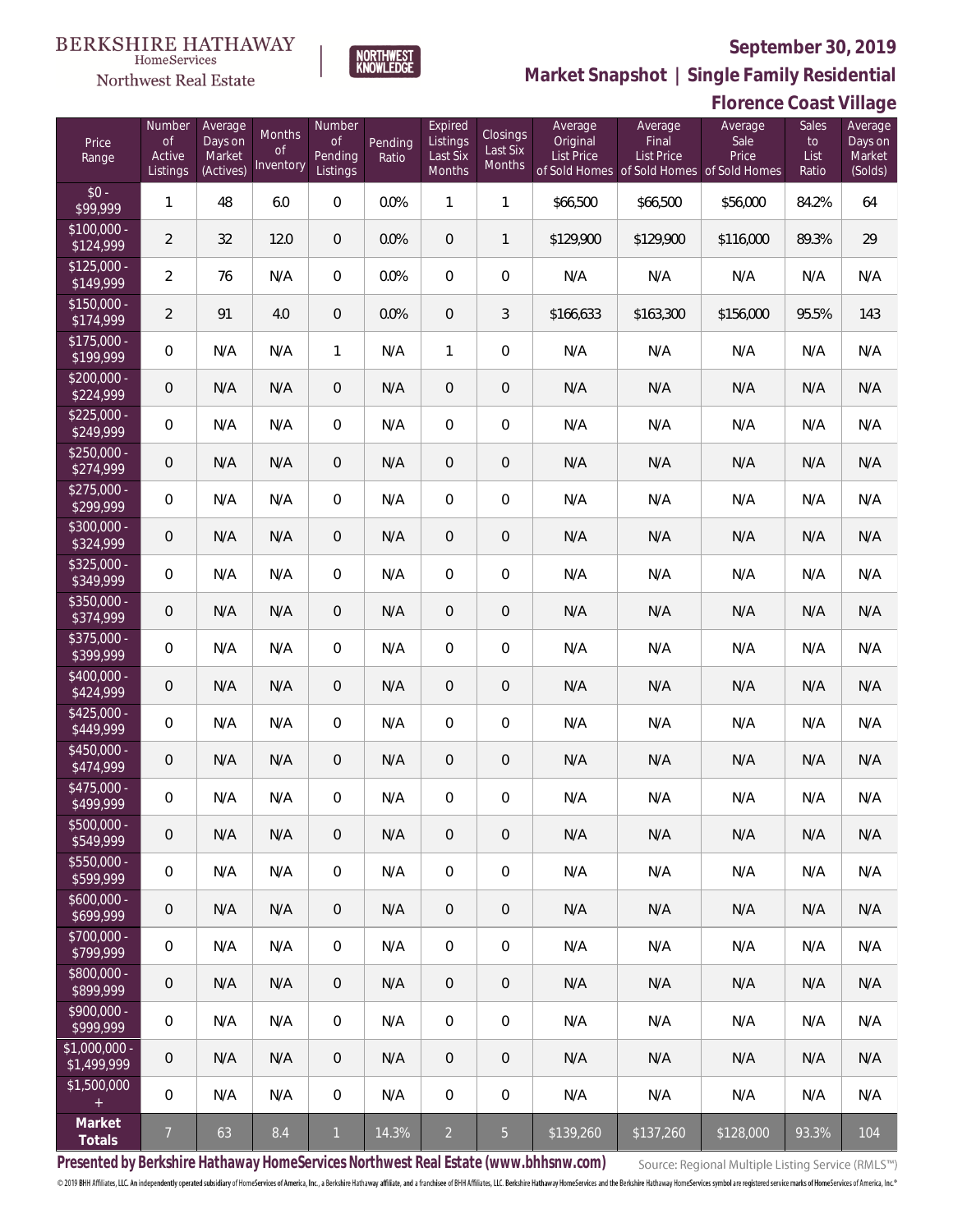

NORTHWEST<br>KNOWLEDGE

Northwest Real Estate

**Market Snapshot | Single Family Residential**

|                               | <b>Florence Green Trees</b> |                     |                         |                     |         |                     |                      |                     |                                                                |                 |               |                    |
|-------------------------------|-----------------------------|---------------------|-------------------------|---------------------|---------|---------------------|----------------------|---------------------|----------------------------------------------------------------|-----------------|---------------|--------------------|
| Price                         | Number<br><b>of</b>         | Average<br>Days on  | Months<br><sub>of</sub> | Number<br><b>of</b> | Pending | Expired<br>Listings | Closings<br>Last Six | Average<br>Original | Average<br>Final                                               | Average<br>Sale | Sales<br>to   | Average<br>Days on |
| Range                         | Active<br>Listings          | Market<br>(Actives) | Inventory               | Pending<br>Listings | Ratio   | Last Six<br>Months  | Months               | <b>List Price</b>   | <b>List Price</b><br>of Sold Homes of Sold Homes of Sold Homes | Price           | List<br>Ratio | Market<br>(Solds)  |
| $$0 -$<br>\$149,999           | 4                           | 59                  | 6.0                     | 1                   | 25.0%   | $\mathbf{1}$        | 4                    | \$114,700           | \$112,975                                                      | \$100,000       | 88.5%         | 54                 |
| $$150,000 -$<br>\$199,999     | $\theta$                    | N/A                 | 0.0                     | $\theta$            | N/A     | $\overline{0}$      | 8                    | \$191,463           | \$189,450                                                      | \$185,913       | 98.1%         | 49                 |
| $$200,000 -$<br>\$224,999     | 1                           | 130                 | N/A                     | $\mathbf{0}$        | 0.0%    | $\mathbf{0}$        | 0                    | N/A                 | N/A                                                            | N/A             | N/A           | N/A                |
| $$225,000 -$<br>\$249,999     | $\mathbf 0$                 | N/A                 | N/A                     | $\overline{0}$      | N/A     | $\overline{0}$      | $\overline{0}$       | N/A                 | N/A                                                            | N/A             | N/A           | N/A                |
| $$250,000 -$<br>\$274,999     | 0                           | N/A                 | 0.0                     | $\mathbf{0}$        | N/A     | $\mathbf{0}$        | 1                    | \$259,000           | \$259,000                                                      | \$260,000       | 100.4%        | 4                  |
| $$275,000 -$<br>\$299,999     | $\mathbf{1}$                | 41                  | 6.0                     | $\theta$            | 0.0%    | $\overline{0}$      | 1                    | \$299,000           | \$299,000                                                      | \$299,000       | 100.0%        | 19                 |
| $$300,000 -$<br>\$324,999     | 0                           | N/A                 | 0.0                     | $\mathbf{0}$        | N/A     | $\mathbf{0}$        | 1                    | \$315,000           | \$315,000                                                      | \$300,000       | 95.2%         | 65                 |
| $$325,000 -$<br>\$349,999     | $\mathbf 0$                 | N/A                 | N/A                     | $\overline{0}$      | N/A     | $\overline{0}$      | $\overline{0}$       | N/A                 | N/A                                                            | N/A             | N/A           | N/A                |
| $$350,000 -$<br>\$374,999     | 0                           | N/A                 | N/A                     | $\mathbf{0}$        | N/A     | $\mathbf{0}$        | 0                    | N/A                 | N/A                                                            | N/A             | N/A           | N/A                |
| $$375,000 -$<br>\$399,999     | $\mathbf 0$                 | N/A                 | N/A                     | $\overline{0}$      | N/A     | $\overline{0}$      | $\overline{0}$       | N/A                 | N/A                                                            | N/A             | N/A           | N/A                |
| $$400.000 -$<br>\$424,999     | 0                           | N/A                 | N/A                     | $\overline{0}$      | N/A     | $\overline{0}$      | $\boldsymbol{0}$     | N/A                 | N/A                                                            | N/A             | N/A           | N/A                |
| $$425,000 -$<br>\$449,999     | $\mathbf 0$                 | N/A                 | N/A                     | $\overline{0}$      | N/A     | $\overline{0}$      | $\overline{0}$       | N/A                 | N/A                                                            | N/A             | N/A           | N/A                |
| $$450.000 -$<br>\$474,999     | 0                           | N/A                 | N/A                     | $\overline{0}$      | N/A     | $\overline{0}$      | $\boldsymbol{0}$     | N/A                 | N/A                                                            | N/A             | N/A           | N/A                |
| $$475,000 -$<br>\$499,999     | $\mathbf 0$                 | N/A                 | N/A                     | $\overline{0}$      | N/A     | $\overline{0}$      | $\overline{0}$       | N/A                 | N/A                                                            | N/A             | N/A           | N/A                |
| \$500,000 -<br>\$524,999      | 0                           | N/A                 | N/A                     | $\overline{0}$      | N/A     | $\overline{0}$      | $\boldsymbol{0}$     | N/A                 | N/A                                                            | N/A             | N/A           | N/A                |
| $$525,000 -$<br>\$549,999     | $\mathbf 0$                 | N/A                 | N/A                     | 0                   | N/A     | $\mathbf 0$         | $\overline{0}$       | N/A                 | N/A                                                            | N/A             | N/A           | N/A                |
| \$550,000 -<br>\$574,999      | 0                           | N/A                 | N/A                     | $\mathbf{0}$        | N/A     | $\overline{0}$      | $\overline{0}$       | N/A                 | N/A                                                            | N/A             | N/A           | N/A                |
| $$575,000 -$<br>\$599,999     | 0                           | N/A                 | N/A                     | $\overline{0}$      | N/A     | $\overline{0}$      | $\overline{0}$       | N/A                 | N/A                                                            | N/A             | N/A           | N/A                |
| $$600,000 -$<br>\$649,999     | 0                           | N/A                 | N/A                     | $\overline{0}$      | N/A     | $\overline{0}$      | $\overline{0}$       | N/A                 | N/A                                                            | N/A             | N/A           | N/A                |
| $$650,000 -$<br>\$699,999     | 0                           | N/A                 | N/A                     | $\overline{0}$      | N/A     | $\overline{0}$      | $\overline{0}$       | N/A                 | N/A                                                            | N/A             | N/A           | N/A                |
| $$700,000 -$<br>\$799,999     | 0                           | N/A                 | N/A                     | $\overline{0}$      | N/A     | $\overline{0}$      | $\overline{0}$       | N/A                 | N/A                                                            | N/A             | N/A           | N/A                |
| $$800,000 -$<br>\$899,999     | 0                           | N/A                 | N/A                     | $\overline{0}$      | N/A     | $\overline{0}$      | $\overline{0}$       | N/A                 | N/A                                                            | N/A             | N/A           | N/A                |
| $$900,000 -$<br>\$999,999     | 0                           | N/A                 | N/A                     | $\overline{0}$      | N/A     | $\overline{0}$      | $\overline{0}$       | N/A                 | N/A                                                            | N/A             | N/A           | N/A                |
| $$1,000,000 -$<br>\$1,499,999 | $\overline{0}$              | N/A                 | N/A                     | $\overline{0}$      | N/A     | $\overline{0}$      | $\overline{0}$       | N/A                 | N/A                                                            | N/A             | N/A           | N/A                |
| \$1,500,000<br>$+$            | 0                           | N/A                 | N/A                     | 0                   | N/A     | 0                   | $\overline{0}$       | N/A                 | N/A                                                            | N/A             | N/A           | N/A                |
| Market<br>Totals              | 6 <sup>1</sup>              | 68                  | 2.4                     | $\mathbf{1}$        | 16.7%   | $\mathbf{1}$        | 15                   | \$190,900           | \$189,367                                                      | \$183,087       | 96.7%         | 46                 |

**Presented by Berkshire Hathaway HomeServices Northwest Real Estate (www.bhhsnw.com)**

Source: Regional Multiple Listing Service (RMLS™)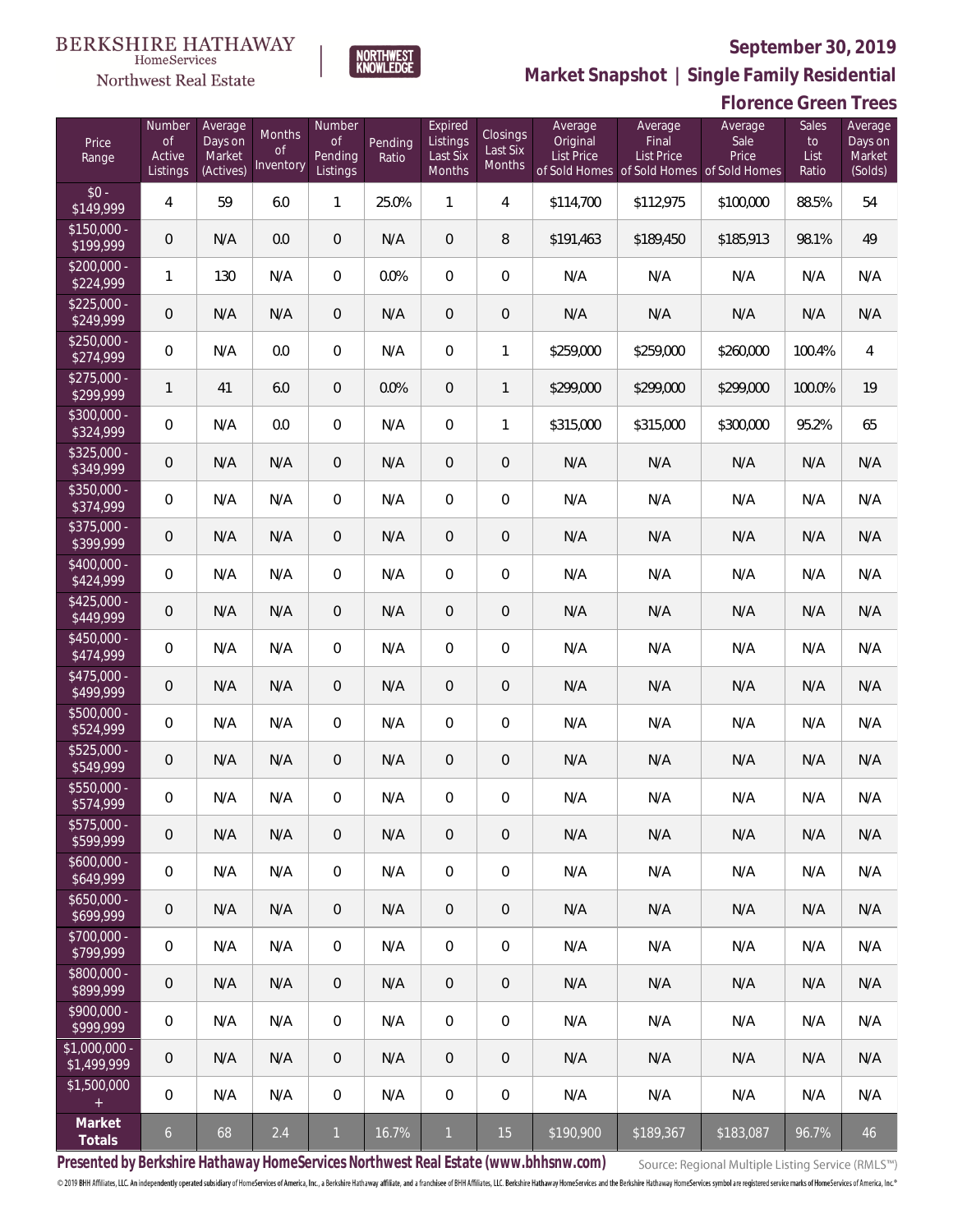

**NORTHWEST**<br>KNOWLEDGE

Northwest Real Estate

**Market Snapshot | Single Family Residential**

## **Florence Florentine**

| Price<br>Range               | Number<br>of<br>Active<br>Listings | Average<br>Days on<br>Market<br>(Actives) | Months<br>0f<br>Inventory | Number<br>0f<br>Pending<br>Listings | Pending<br>Ratio | Expired<br>Listings<br>Last Six<br>Months | Closings<br>Last Six<br>Months | Average<br>Original<br><b>List Price</b> | Average<br>Final<br><b>List Price</b><br>of Sold Homes of Sold Homes of Sold Homes | Average<br>Sale<br>Price | Sales<br>to<br>List<br>Ratio | Average<br>Days on<br>Market<br>(Solds) |
|------------------------------|------------------------------------|-------------------------------------------|---------------------------|-------------------------------------|------------------|-------------------------------------------|--------------------------------|------------------------------------------|------------------------------------------------------------------------------------|--------------------------|------------------------------|-----------------------------------------|
| $$0 -$<br>\$149,999          | $\overline{0}$                     | N/A                                       | N/A                       | $\overline{0}$                      | N/A              | $\overline{0}$                            | $\overline{0}$                 | N/A                                      | N/A                                                                                | N/A                      | N/A                          | N/A                                     |
| $$150,000 -$<br>\$199,999    | 0                                  | N/A                                       | 0.0                       | $\overline{0}$                      | N/A              | $\overline{0}$                            | $\mathbf{1}$                   | \$165,000                                | \$155,800                                                                          | \$155,800                | 100.0%                       | 170                                     |
| $$200,000 -$<br>\$224,999    | $\overline{0}$                     | N/A                                       | N/A                       | $\Omega$                            | N/A              | $\overline{0}$                            | $\overline{0}$                 | N/A                                      | N/A                                                                                | N/A                      | N/A                          | N/A                                     |
| $$225,000 -$<br>\$249,999    | 1                                  | 153                                       | 6.0                       | $\overline{0}$                      | 0.0%             | $\overline{0}$                            | $\mathbf{1}$                   | \$230,000                                | \$230,000                                                                          | \$230,000                | 100.0%                       | $\mathbf{1}$                            |
| $$250,000 -$<br>\$274,999    | $\overline{0}$                     | N/A                                       | 0.0                       | $\mathbf{1}$                        | N/A              | $\overline{0}$                            | $\overline{2}$                 | \$256,450                                | \$256,450                                                                          | \$256,450                | 100.0%                       | 5                                       |
| $$275,000 -$<br>\$299,999    | 1                                  | 91                                        | 0.8                       | $\mathbf{1}$                        | 100.0%           | $\overline{0}$                            | 8                              | \$296,344                                | \$293,219                                                                          | \$290,169                | 99.0%                        | 44                                      |
| $$300,000 -$<br>\$324,999    | $\overline{0}$                     | N/A                                       | N/A                       | $\overline{0}$                      | N/A              | $\overline{0}$                            | $\overline{0}$                 | N/A                                      | N/A                                                                                | N/A                      | N/A                          | N/A                                     |
| $$325,000 -$<br>\$349,999    | $\mathbf{1}$                       | 433                                       | 3.0                       | $\mathbf{1}$                        | 100.0%           | $\overline{0}$                            | $\overline{2}$                 | \$349,200                                | \$339,900                                                                          | \$329,950                | 97.1%                        | 86                                      |
| $$350,000 -$<br>\$374,999    | $\overline{0}$                     | N/A                                       | N/A                       | 3                                   | N/A              | $\overline{0}$                            | $\overline{0}$                 | N/A                                      | N/A                                                                                | N/A                      | N/A                          | N/A                                     |
| $$375,000 -$<br>\$399,999    | $\overline{2}$                     | 48                                        | 12.0                      | $\overline{0}$                      | 0.0%             | $\overline{0}$                            | $\mathbf{1}$                   | \$395,000                                | \$395,000                                                                          | \$395,000                | 100.0%                       | 10                                      |
| $$400,000 -$<br>\$424,999    | $\overline{0}$                     | N/A                                       | N/A                       | $\mathbf{1}$                        | N/A              | $\overline{0}$                            | $\overline{0}$                 | N/A                                      | N/A                                                                                | N/A                      | N/A                          | N/A                                     |
| $$425,000 -$<br>\$449,999    | 0                                  | N/A                                       | N/A                       | $\overline{0}$                      | N/A              | $\overline{0}$                            | $\overline{0}$                 | N/A                                      | N/A                                                                                | N/A                      | N/A                          | N/A                                     |
| $$450,000 -$<br>\$474,999    | $\overline{0}$                     | N/A                                       | N/A                       | $\overline{0}$                      | N/A              | $\overline{0}$                            | $\overline{0}$                 | N/A                                      | N/A                                                                                | N/A                      | N/A                          | N/A                                     |
| $$475,000 -$<br>\$499,999    | 0                                  | N/A                                       | N/A                       | $\overline{0}$                      | N/A              | $\overline{0}$                            | $\overline{0}$                 | N/A                                      | N/A                                                                                | N/A                      | N/A                          | N/A                                     |
| $$500,000 -$<br>\$524,999    | $\overline{0}$                     | N/A                                       | N/A                       | $\overline{0}$                      | N/A              | $\overline{0}$                            | $\overline{0}$                 | N/A                                      | N/A                                                                                | N/A                      | N/A                          | N/A                                     |
| \$525,000 -<br>\$549,999     | 0                                  | N/A                                       | N/A                       | $\overline{0}$                      | N/A              | $\overline{0}$                            | $\mathbf 0$                    | N/A                                      | N/A                                                                                | N/A                      | N/A                          | N/A                                     |
| $$550,000 -$<br>\$574,999    | 0                                  | N/A                                       | N/A                       | $\overline{0}$                      | N/A              | $\overline{0}$                            | $\mathbf 0$                    | N/A                                      | N/A                                                                                | N/A                      | N/A                          | N/A                                     |
| $$575,000 -$<br>\$599,999    | 0                                  | N/A                                       | N/A                       | $\overline{0}$                      | N/A              | $\overline{0}$                            | $\mathbf 0$                    | N/A                                      | N/A                                                                                | N/A                      | N/A                          | N/A                                     |
| $$600,000 -$<br>\$649,999    | $\mathbf 0$                        | N/A                                       | N/A                       | $\mathbf 0$                         | N/A              | $\mathbf 0$                               | $\mathbf 0$                    | N/A                                      | N/A                                                                                | N/A                      | N/A                          | N/A                                     |
| $$650,000 -$<br>\$699,999    | $\mathbf 0$                        | N/A                                       | N/A                       | $\overline{0}$                      | N/A              | $\overline{0}$                            | 0                              | N/A                                      | N/A                                                                                | N/A                      | N/A                          | N/A                                     |
| $$700,000 -$<br>\$799,999    | 0                                  | N/A                                       | N/A                       | $\overline{0}$                      | N/A              | $\mathbf 0$                               | 0                              | N/A                                      | N/A                                                                                | N/A                      | N/A                          | N/A                                     |
| $$800,000 -$<br>\$899,999    | $\mathbf 0$                        | N/A                                       | N/A                       | $\overline{0}$                      | N/A              | $\overline{0}$                            | 0                              | N/A                                      | N/A                                                                                | N/A                      | N/A                          | N/A                                     |
| $$900,000 -$<br>\$999,999    | $\mathbb O$                        | N/A                                       | N/A                       | $\overline{0}$                      | N/A              | $\mathbf 0$                               | 0                              | N/A                                      | N/A                                                                                | N/A                      | N/A                          | N/A                                     |
| \$1,000,000 -<br>\$1,499,999 | $\theta$                           | N/A                                       | N/A                       | $\overline{0}$                      | N/A              | $\overline{0}$                            | 0                              | N/A                                      | N/A                                                                                | N/A                      | N/A                          | N/A                                     |
| \$1,500,000<br>$\pm$         | $\mathbb O$                        | N/A                                       | N/A                       | $\mathbf 0$                         | N/A              | $\mathbf 0$                               | $\mathbf 0$                    | N/A                                      | N/A                                                                                | N/A                      | N/A                          | N/A                                     |
| Market<br>Totals             | 5 <sub>1</sub>                     | 154                                       | 2.0                       | $\overline{7}$                      | 140.0%           | $\overline{0}$                            | 15                             | \$291,470                                | \$287,950                                                                          | \$284,997                | 99.0%                        | 48                                      |

**Presented by Berkshire Hathaway HomeServices Northwest Real Estate (www.bhhsnw.com)**

Source: Regional Multiple Listing Service (RMLS™)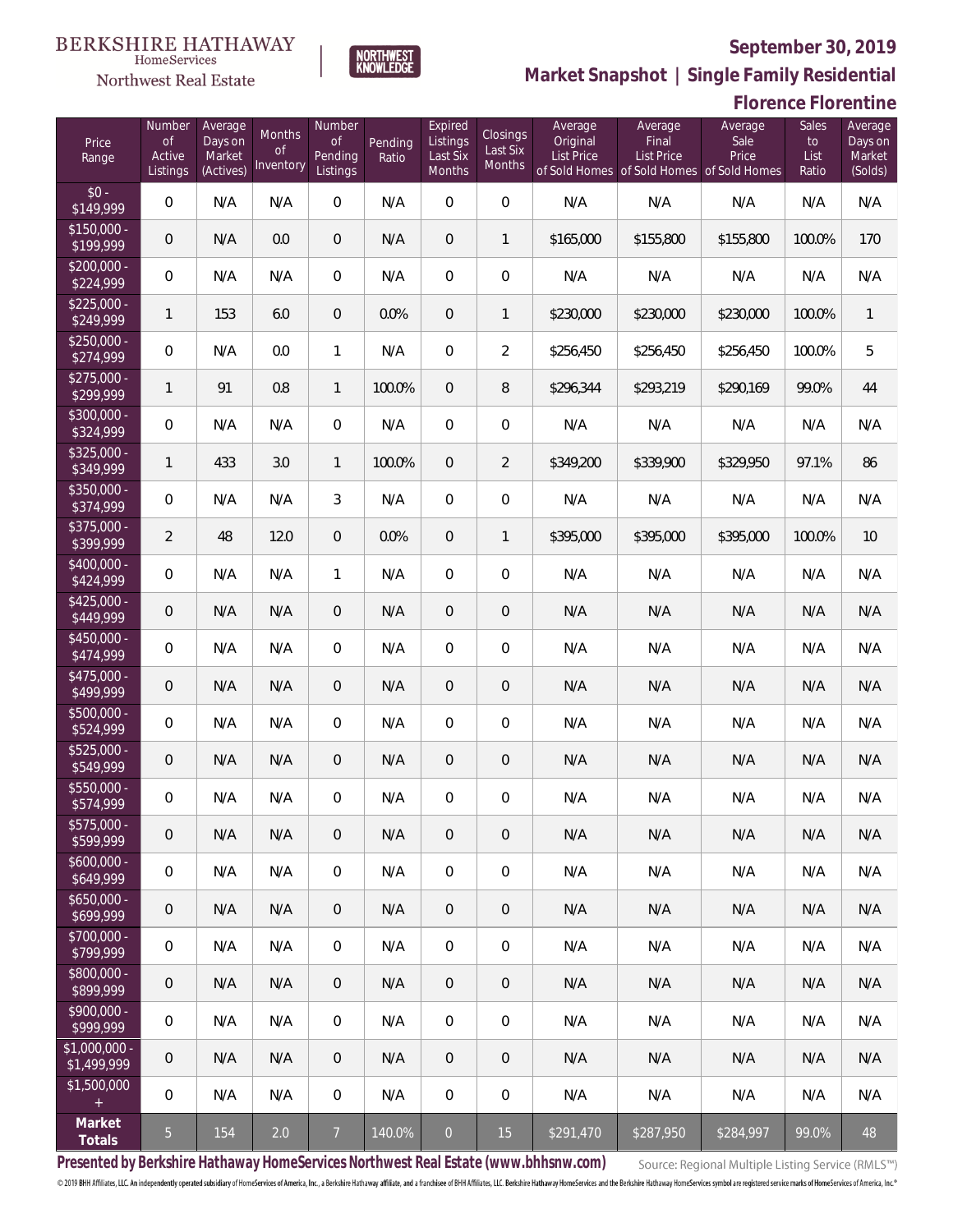

NORTHWEST<br>KNOWLEDGE

Northwest Real Estate

**Market Snapshot | Single Family Residential**

**Florence Town**

| Price<br>Range                | Number<br><b>of</b><br>Active<br>Listings | Average<br>Days on<br>Market<br>(Actives) | Months<br>Οf<br>Inventory | Number<br>of<br>Pending<br>Listings | Pending<br>Ratio | Expired<br>Listings<br>Last Six<br>Months | Closings<br>Last Six<br>Months | Average<br>Original<br>List Price<br>of Sold Homes | Average<br>Final<br><b>List Price</b><br>of Sold Homes of Sold Homes | Average<br>Sale<br>Price | Sales<br>to<br>List<br>Ratio | Average<br>Days on<br>Market<br>(Solds) |
|-------------------------------|-------------------------------------------|-------------------------------------------|---------------------------|-------------------------------------|------------------|-------------------------------------------|--------------------------------|----------------------------------------------------|----------------------------------------------------------------------|--------------------------|------------------------------|-----------------------------------------|
| $$0 -$<br>\$149,999           | 1                                         | 42                                        | 1.5                       | $\overline{0}$                      | 0.0%             | $\overline{0}$                            | $\overline{4}$                 | \$119,450                                          | \$113,200                                                            | \$100,600                | 88.9%                        | 94                                      |
| $$150,000 -$<br>\$199,999     | 1                                         | 46                                        | 0.5                       | $\overline{2}$                      | 200.0%           | $\overline{0}$                            | 12                             | \$178,358                                          | \$178,358                                                            | \$178,125                | 99.9%                        | 9                                       |
| $$200,000 -$<br>\$224,999     | $\overline{2}$                            | 42                                        | 1.2                       | $\overline{2}$                      | 100.0%           | $\overline{0}$                            | 10                             | \$218,065                                          | \$216,125                                                            | \$211,650                | 97.9%                        | 73                                      |
| $$225,000 -$<br>\$249,999     | $\overline{4}$                            | 492                                       | 3.4                       | $\mathbf{1}$                        | 25.0%            | $\mathbf{1}$                              | $\overline{7}$                 | \$238,129                                          | \$236,986                                                            | \$236,429                | 99.8%                        | 41                                      |
| $$250,000 -$<br>\$274,999     | 0                                         | N/A                                       | 0.0                       | $\overline{2}$                      | N/A              | $\overline{0}$                            | 8                              | \$262,938                                          | \$264,200                                                            | \$261,775                | 99.1%                        | 38                                      |
| $$275,000 -$<br>\$299,999     | 8                                         | 47                                        | 6.9                       | $\mathbf{1}$                        | 12.5%            | $\overline{2}$                            | $7\overline{ }$                | \$298,024                                          | \$294,381                                                            | \$291,724                | 99.1%                        | 12                                      |
| $$300,000 -$<br>\$324,999     | 1                                         | 42                                        | 0.6                       | $\overline{0}$                      | 0.0%             | $\overline{0}$                            | 10                             | \$315,492                                          | \$313,592                                                            | \$309,952                | 98.8%                        | 18                                      |
| $$325,000 -$<br>\$349,999     | 3                                         | 97                                        | 2.3                       | $\mathbf{1}$                        | 33.3%            | $\overline{0}$                            | 8                              | \$336,225                                          | \$334,163                                                            | \$333,988                | 99.9%                        | 16                                      |
| $$350,000 -$<br>\$374,999     | $\overline{2}$                            | 262                                       | 12.0                      | $\overline{0}$                      | 0.0%             | $\mathbf{1}$                              | 1                              | \$369,900                                          | \$369,900                                                            | \$365,000                | 98.7%                        | $\overline{7}$                          |
| $$375,000 -$<br>\$399,999     | $\overline{2}$                            | 110                                       | 2.4                       | $\overline{2}$                      | 100.0%           | $\mathbf{1}$                              | 5                              | \$380,078                                          | \$385,028                                                            | \$384,228                | 99.8%                        | 144                                     |
| $$400,000 -$<br>\$424,999     | 3                                         | 82                                        | 3.6                       | $\overline{0}$                      | 0.0%             | $\overline{0}$                            | 5                              | \$427,560                                          | \$427,560                                                            | \$413,022                | 96.6%                        | 4                                       |
| $$425,000 -$<br>\$449,999     | $\overline{2}$                            | 45                                        | 3.0                       | $\overline{0}$                      | 0.0%             | $\overline{0}$                            | $\overline{4}$                 | \$447,250                                          | \$449,750                                                            | \$435,975                | 96.9%                        | 78                                      |
| $$450,000 -$<br>\$474,999     | $\overline{2}$                            | 93                                        | 6.0                       | $\overline{0}$                      | 0.0%             | $\overline{0}$                            | $\overline{2}$                 | \$462,000                                          | \$467,000                                                            | \$462,000                | 98.9%                        | 49                                      |
| $$475,000 -$<br>\$499,999     | 4                                         | 511                                       | 24.0                      | $\mathbf{1}$                        | 25.0%            | $\overline{0}$                            | $\mathbf{1}$                   | \$475,000                                          | \$475,000                                                            | \$475,000                | 100.0%                       | 9                                       |
| \$500,000 -<br>\$524,999      | 0                                         | N/A                                       | N/A                       | $\mathbf{1}$                        | N/A              | $\overline{0}$                            | $\mathbf 0$                    | N/A                                                | N/A                                                                  | N/A                      | N/A                          | N/A                                     |
| \$525,000 -<br>\$549,999      | 1                                         | 33                                        | N/A                       | $\overline{0}$                      | 0.0%             | $\overline{0}$                            | $\theta$                       | N/A                                                | N/A                                                                  | N/A                      | N/A                          | N/A                                     |
| \$550,000 -<br>\$574,999      | 0                                         | N/A                                       | 0.0                       | $\mathbf{0}$                        | N/A              | 0                                         | 1                              | \$569,900                                          | \$569,900                                                            | \$560,000                | 98.3%                        | 5                                       |
| $$575,000 -$<br>\$599,999     | $\overline{2}$                            | 13                                        | N/A                       | $\theta$                            | 0.0%             | 0                                         | $\theta$                       | N/A                                                | N/A                                                                  | N/A                      | N/A                          | N/A                                     |
| $$600,000 -$<br>\$649,999     | 0                                         | N/A                                       | 0.0                       | $\mathbf 0$                         | N/A              | $\mathbf{1}$                              | $\mathbf{1}$                   | \$649,000                                          | \$649,000                                                            | \$649,000                | 100.0%                       | $\overline{2}$                          |
| $$650,000 -$<br>\$699,999     | $\overline{2}$                            | 111                                       | 12.0                      | $\overline{0}$                      | 0.0%             | $\sqrt{0}$                                | $\mathbf{1}$                   | \$679,000                                          | \$679,000                                                            | \$685,000                | 100.9%                       | 20                                      |
| \$700,000 -<br>\$799,999      | $\overline{2}$                            | 102                                       | N/A                       | $\mathbf 0$                         | 0.0%             | $\boldsymbol{0}$                          | $\mathbf 0$                    | N/A                                                | N/A                                                                  | N/A                      | N/A                          | N/A                                     |
| \$800,000 -<br>\$899,999      | 0                                         | N/A                                       | N/A                       | $\mathbf{1}$                        | N/A              | $\sqrt{0}$                                | $\sqrt{a}$                     | N/A                                                | N/A                                                                  | N/A                      | N/A                          | N/A                                     |
| $$900,000 -$<br>\$999,999     | $\overline{2}$                            | 363                                       | N/A                       | $\mathbf 0$                         | 0.0%             | $\mathbf 0$                               | $\boldsymbol{0}$               | N/A                                                | N/A                                                                  | N/A                      | N/A                          | N/A                                     |
| $$1,000,000 -$<br>\$1,499,999 | 0                                         | N/A                                       | N/A                       | $\overline{0}$                      | N/A              | $\sqrt{0}$                                | $\theta$                       | N/A                                                | N/A                                                                  | N/A                      | N/A                          | N/A                                     |
| \$1,500,000<br>$\pm$          | 0                                         | N/A                                       | N/A                       | $\overline{0}$                      | N/A              | $\mathbf 0$                               | $\mathbf 0$                    | N/A                                                | N/A                                                                  | N/A                      | N/A                          | N/A                                     |
| Market<br>Totals              | $44\,$                                    | 167                                       | 3.0                       | 14                                  | 31.8%            | $6\overline{6}$                           | 87                             | \$298,782                                          | \$298,109                                                            | \$294,336                | 98.7%                        | 39                                      |

**Presented by Berkshire Hathaway HomeServices Northwest Real Estate (www.bhhsnw.com)**

Source: Regional Multiple Listing Service (RMLS™)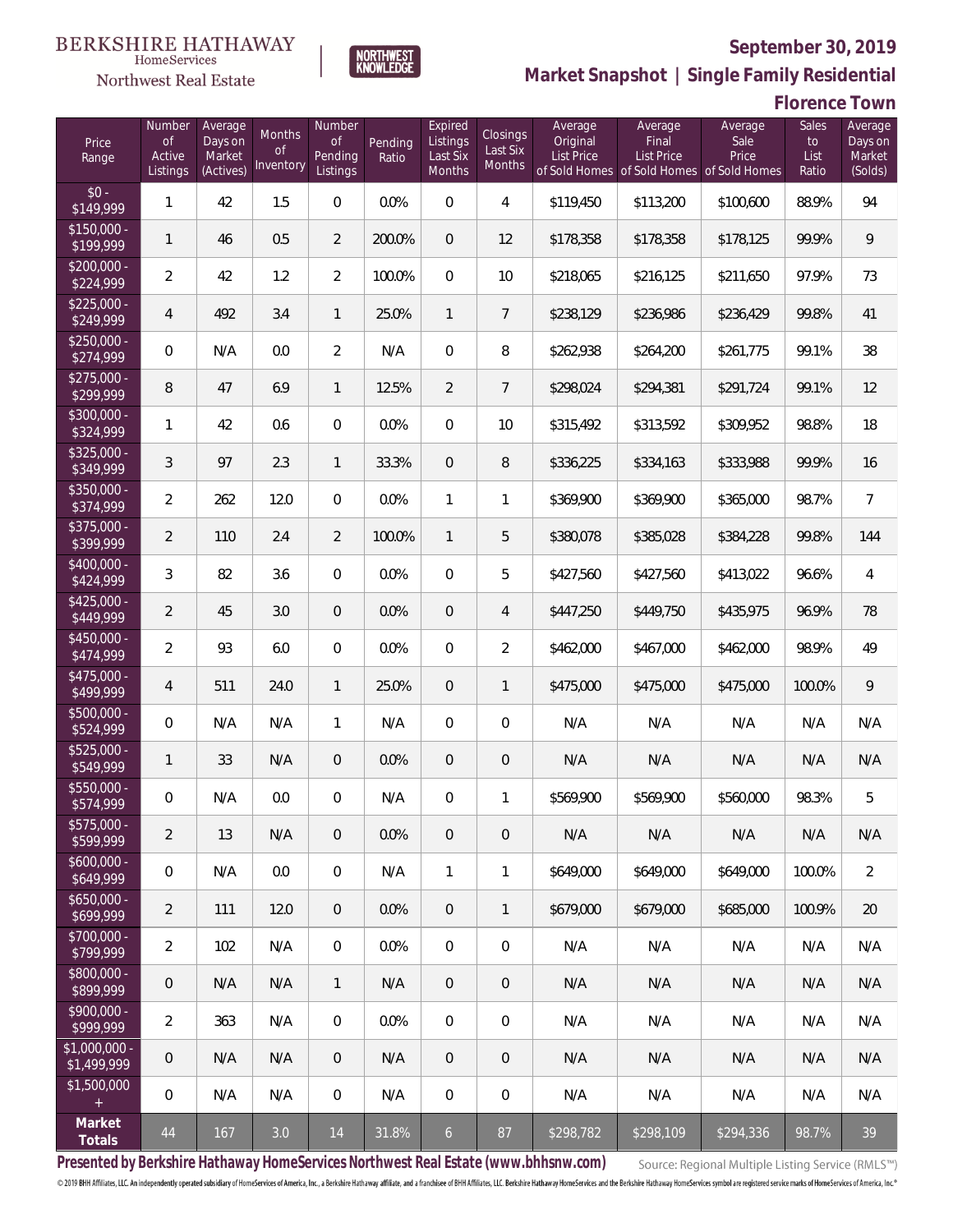

**NORTHWEST**<br>KNOWLEDGE

Northwest Real Estate

**Market Snapshot | Single Family Residential**

**Florence Beach**

| Price<br>Range                | Number<br>of<br>Active<br>Listings | Average<br>Days on<br>Market<br>(Actives) | Months<br>Οf<br>Inventory | Number<br><b>of</b><br><b>Pending</b><br>Listings | Pending<br>Ratio | Expired<br>Listings<br>Last Six<br>Months | Closings<br>Last Six<br>Months | Average<br>Original<br><b>List Price</b> | Average<br>Final<br>List Price<br>of Sold Homes of Sold Homes | Average<br>Sale<br>Price<br>of Sold Homes | Sales<br>to<br>List<br>Ratio | Average<br>Days on<br>Market<br>(Solds) |
|-------------------------------|------------------------------------|-------------------------------------------|---------------------------|---------------------------------------------------|------------------|-------------------------------------------|--------------------------------|------------------------------------------|---------------------------------------------------------------|-------------------------------------------|------------------------------|-----------------------------------------|
| $$0 -$<br>\$149,999           | 1                                  | 402                                       | 1.5                       | $\overline{2}$                                    | 200.0%           | $\overline{0}$                            | $\overline{4}$                 | \$125,825                                | \$117,100                                                     | \$113,925                                 | 97.3%                        | 53                                      |
| $$150,000 -$<br>\$199,999     | 1                                  | 80                                        | N/A                       | $\overline{0}$                                    | 0.0%             | $\overline{0}$                            | $\overline{0}$                 | N/A                                      | N/A                                                           | N/A                                       | N/A                          | N/A                                     |
| $$200,000 -$<br>\$224,999     | 1                                  | 287                                       | 3.0                       | $\mathbf{1}$                                      | 100.0%           | $\overline{0}$                            | $\overline{2}$                 | \$248,000                                | \$211,000                                                     | \$207,550                                 | 98.4%                        | 58                                      |
| $$225,000 -$<br>\$249,999     | 3                                  | 62                                        | 3.0                       | $\mathbf{1}$                                      | 33.3%            | $\overline{0}$                            | 6                              | \$248,000                                | \$246,733                                                     | \$242,250                                 | 98.2%                        | 16                                      |
| $$250,000 -$<br>\$274,999     | 1                                  | 17                                        | 1.0                       | $\overline{0}$                                    | 0.0%             | $\overline{0}$                            | 6                              | \$286,250                                | \$274,917                                                     | \$263,333                                 | 95.8%                        | 17                                      |
| $$275,000 -$<br>\$299,999     | $\overline{2}$                     | 56                                        | 3.0                       | 4                                                 | 200.0%           | $\overline{0}$                            | $\overline{4}$                 | \$308,224                                | \$301,724                                                     | \$291,349                                 | 96.6%                        | 85                                      |
| \$300,000 -<br>\$324,999      | 1                                  | 210                                       | 3.0                       | $\overline{0}$                                    | 0.0%             | $\overline{0}$                            | $\overline{2}$                 | \$334,900                                | \$329,900                                                     | \$317,000                                 | 96.1%                        | 18                                      |
| $$325,000 -$<br>\$349,999     | 3                                  | 49                                        | 6.0                       | $\overline{0}$                                    | 0.0%             | $\overline{0}$                            | 3                              | \$342,333                                | \$342,333                                                     | \$339,333                                 | 99.1%                        | 87                                      |
| \$350,000 -<br>\$374,999      | 1                                  | 118                                       | 3.0                       | $\overline{0}$                                    | 0.0%             | $\overline{0}$                            | $\overline{2}$                 | \$369,000                                | \$369,000                                                     | \$363,500                                 | 98.5%                        | 26                                      |
| \$375,000 -<br>\$399,999      | 1                                  | 38                                        | N/A                       | $\overline{0}$                                    | 0.0%             | $\overline{0}$                            | $\mathbf 0$                    | N/A                                      | N/A                                                           | N/A                                       | N/A                          | N/A                                     |
| \$400,000 -<br>\$424,999      | $\mathbf{0}$                       | N/A                                       | 0.0                       | $\overline{0}$                                    | N/A              | $\overline{0}$                            | $\mathbf{1}$                   | \$419,900                                | \$419,900                                                     | \$415,000                                 | 98.8%                        | 4                                       |
| $$425,000 -$<br>\$449,999     | 0                                  | N/A                                       | 0.0                       | $\overline{0}$                                    | N/A              | $\overline{0}$                            | $\overline{2}$                 | \$449,500                                | \$441,500                                                     | \$425,000                                 | 96.3%                        | 146                                     |
| $$450,000 -$<br>\$474,999     | $\overline{0}$                     | N/A                                       | 0.0                       | $\overline{0}$                                    | N/A              | $\overline{0}$                            | 3                              | \$473,333                                | \$473,333                                                     | \$455,000                                 | 96.1%                        | 29                                      |
| $$475,000 -$<br>\$499,999     | 0                                  | N/A                                       | 0.0                       | $\overline{0}$                                    | N/A              | $\overline{0}$                            | $\mathbf{1}$                   | \$484,000                                | \$484,000                                                     | \$484,000                                 | 100.0%                       | 16                                      |
| $$500,000 -$<br>\$524,999     | $\overline{0}$                     | N/A                                       | 0.0                       | $\overline{0}$                                    | N/A              | $\overline{0}$                            | 3                              | \$566,000                                | \$532,333                                                     | \$515,000                                 | 96.7%                        | 73                                      |
| $$525,000 -$<br>\$549,999     | 1                                  | 51                                        | N/A                       | $\overline{0}$                                    | 0.0%             | $\overline{0}$                            | $\mathbf 0$                    | N/A                                      | N/A                                                           | N/A                                       | N/A                          | N/A                                     |
| \$550,000 -<br>\$574,999      | 0                                  | N/A                                       | $0.0\,$                   | 0                                                 | N/A              | $\overline{0}$                            | 1                              | \$599,000                                | \$599,000                                                     | \$565,000                                 | 94.3%                        | 97                                      |
| \$575,000 -<br>\$599,999      | 0                                  | N/A                                       | N/A                       | $\overline{0}$                                    | N/A              | $\overline{0}$                            | 0                              | N/A                                      | N/A                                                           | N/A                                       | N/A                          | N/A                                     |
| $$600,000 -$<br>\$649,999     | $\mathbf 0$                        | N/A                                       | N/A                       | $\mathbf 0$                                       | N/A              | $\mathbf 0$                               | 0                              | N/A                                      | N/A                                                           | N/A                                       | N/A                          | N/A                                     |
| $$650,000 -$<br>\$699,999     | $\overline{0}$                     | N/A                                       | N/A                       | $\overline{0}$                                    | N/A              | $\overline{0}$                            | 0                              | N/A                                      | N/A                                                           | N/A                                       | N/A                          | N/A                                     |
| $$700,000 -$<br>\$799,999     | 1                                  | 308                                       | N/A                       | $\mathbf 0$                                       | 0.0%             | $\mathbf 0$                               | 0                              | N/A                                      | N/A                                                           | N/A                                       | N/A                          | N/A                                     |
| $$800,000 -$<br>\$899,999     | $\mathbf 0$                        | N/A                                       | N/A                       | $\overline{0}$                                    | N/A              | $\overline{0}$                            | 0                              | N/A                                      | N/A                                                           | N/A                                       | N/A                          | N/A                                     |
| $$900,000 -$<br>\$999,999     | $\mathbf 0$                        | N/A                                       | N/A                       | $\mathbf 0$                                       | N/A              | $\mathbf 0$                               | 0                              | N/A                                      | N/A                                                           | N/A                                       | N/A                          | N/A                                     |
| $$1,000,000$ -<br>\$1,499,999 | $\overline{0}$                     | N/A                                       | N/A                       | $\overline{0}$                                    | N/A              | $\overline{0}$                            | 0                              | N/A                                      | N/A                                                           | N/A                                       | N/A                          | N/A                                     |
| \$1,500,000<br>$\pm$          | $\mathbf 0$                        | N/A                                       | N/A                       | $\overline{0}$                                    | N/A              | $\mathbf 0$                               | $\mathbf{0}$                   | N/A                                      | N/A                                                           | N/A                                       | N/A                          | N/A                                     |
| Market<br>Totals              | 17                                 | 115                                       | 2.6                       | $8\,$                                             | 47.1%            | $\overline{0}$                            | 40                             | \$334,810                                | \$326,372                                                     | \$316,817                                 | 97.1%                        | 48                                      |

**Presented by Berkshire Hathaway HomeServices Northwest Real Estate (www.bhhsnw.com)**

Source: Regional Multiple Listing Service (RMLS™)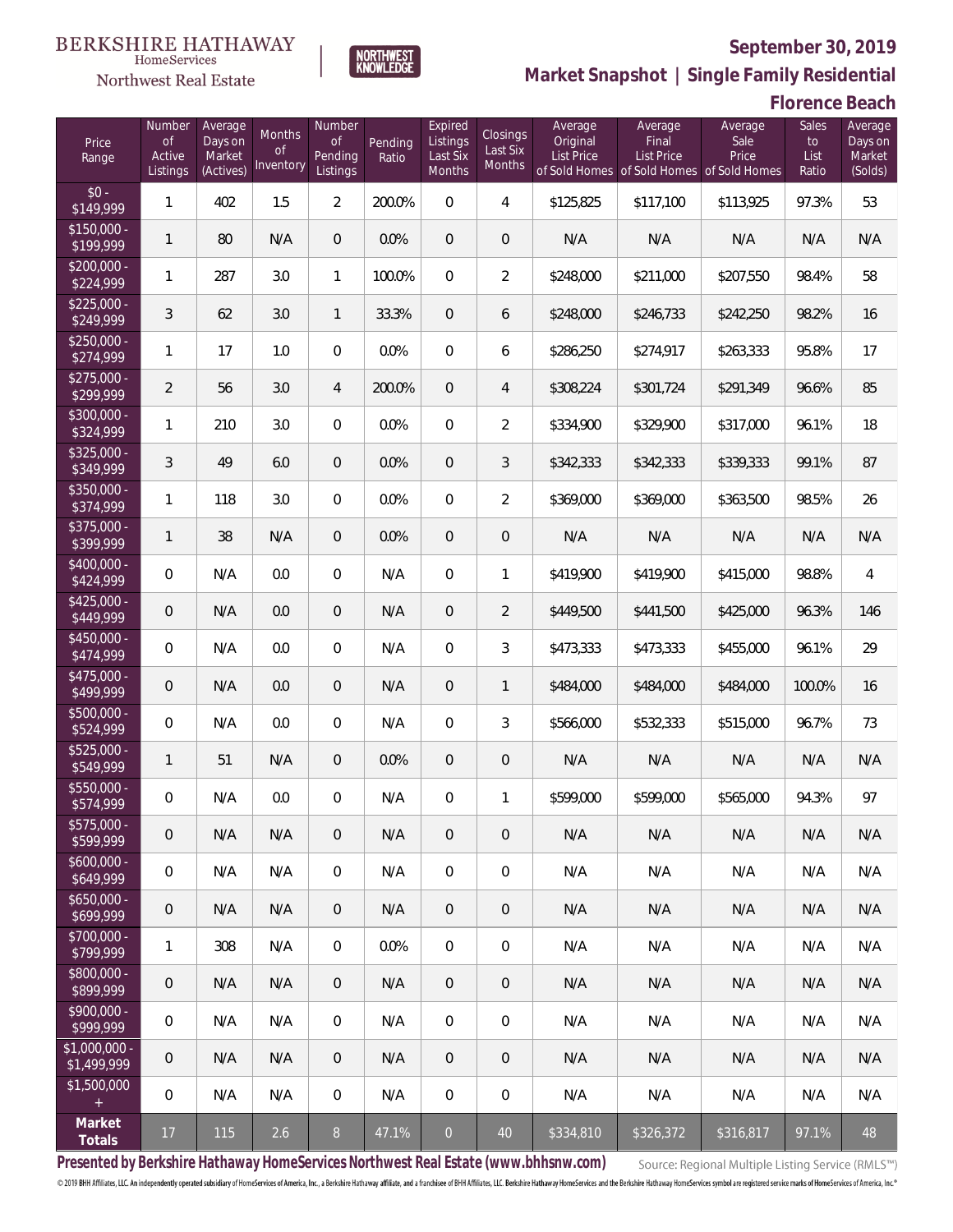

**NORTHWEST**<br>KNOWLEDGE

**Market Snapshot | Single Family Residential**

#### **Florence North**

| Price<br>Range                | Number<br><b>of</b><br>Active<br>Listings | Average<br>Days on<br>Market<br>(Actives) | <b>Months</b><br><b>of</b><br>Inventory | Number<br><b>of</b><br>Pending<br>Listings | Pending<br>Ratio | Expired<br>Listings<br>Last Six<br>Months | Closings<br>Last Six<br>Months | Average<br>Original<br><b>List Price</b><br>of Sold Homes | Average<br>Final<br><b>List Price</b><br>of Sold Homes of Sold Homes | Average<br>Sale<br>Price | Sales<br>to<br>List<br>Ratio | Average<br>Days on<br>Market<br>(Solds) |
|-------------------------------|-------------------------------------------|-------------------------------------------|-----------------------------------------|--------------------------------------------|------------------|-------------------------------------------|--------------------------------|-----------------------------------------------------------|----------------------------------------------------------------------|--------------------------|------------------------------|-----------------------------------------|
| $$0 -$<br>\$149,999           | $\overline{2}$                            | 186                                       | 6.0                                     | 1                                          | 50.0%            | 1                                         | $\overline{2}$                 | \$151,500                                                 | \$129,200                                                            | \$119,250                | 92.3%                        | 174                                     |
| $$150,000 -$<br>\$199,999     | 1                                         | 34                                        | 2.0                                     | $\mathbf{1}$                               | 100.0%           | $\overline{0}$                            | 3                              | \$214,000                                                 | \$180,293                                                            | \$174,627                | 96.9%                        | 143                                     |
| $$200,000 -$<br>\$224,999     | 1                                         | 113                                       | 3.0                                     | $\overline{0}$                             | 0.0%             | $\overline{0}$                            | $\overline{2}$                 | \$249,450                                                 | \$244,925                                                            | \$210,000                | 85.7%                        | 37                                      |
| $$225,000 -$<br>\$249,999     | 0                                         | N/A                                       | 0.0                                     | $\overline{0}$                             | N/A              | $\overline{0}$                            | $\overline{2}$                 | \$257,250                                                 | \$247,250                                                            | \$228,500                | 92.4%                        | 152                                     |
| $$250,000 -$<br>\$274,999     | 1                                         | 32                                        | 6.0                                     | $\overline{0}$                             | 0.0%             | $\Omega$                                  | 1                              | \$275,000                                                 | \$269,900                                                            | \$274,000                | 101.5%                       | 141                                     |
| $$275,000 -$<br>\$299,999     | $\overline{4}$                            | 148                                       | 24.0                                    | $\mathbf{1}$                               | 25.0%            | $\overline{2}$                            | $\mathbf{1}$                   | \$279,500                                                 | \$279,500                                                            | \$275,000                | 98.4%                        | $\mathbf{1}$                            |
| $$300,000 -$<br>\$324,999     | 1                                         | 41                                        | N/A                                     | $\overline{0}$                             | 0.0%             | $\overline{0}$                            | $\overline{0}$                 | N/A                                                       | N/A                                                                  | N/A                      | N/A                          | N/A                                     |
| $$325,000 -$<br>\$349,999     | 0                                         | N/A                                       | N/A                                     | $\overline{0}$                             | N/A              | $\overline{0}$                            | $\theta$                       | N/A                                                       | N/A                                                                  | N/A                      | N/A                          | N/A                                     |
| $$350,000 -$<br>\$374,999     | 3                                         | 165                                       | 9.0                                     | $\overline{0}$                             | 0.0%             | $\overline{0}$                            | $\overline{2}$                 | \$379,450                                                 | \$369,250                                                            | \$357,500                | 96.8%                        | 92                                      |
| $$375,000 -$<br>\$399,999     | 0                                         | N/A                                       | 0.0                                     | $\mathbf{1}$                               | N/A              | $\overline{0}$                            | 3                              | \$371,500                                                 | \$360,000                                                            | \$384,317                | 106.8%                       | 162                                     |
| \$400,000 -<br>\$424,999      | 0                                         | N/A                                       | 0.0                                     | $\overline{0}$                             | N/A              | $\overline{0}$                            | $\mathfrak{Z}$                 | \$436,167                                                 | \$426,467                                                            | \$411,500                | 96.5%                        | 87                                      |
| $$425,000 -$<br>\$449,999     | 0                                         | N/A                                       | 0.0                                     | $\mathbf{1}$                               | N/A              | $\mathbf{1}$                              | 4                              | \$468,375                                                 | \$440,875                                                            | \$435,500                | 98.8%                        | 43                                      |
| $$450,000 -$<br>\$474,999     | 0                                         | N/A                                       | N/A                                     | $\mathbf{1}$                               | N/A              | $\overline{0}$                            | $\mathbf 0$                    | N/A                                                       | N/A                                                                  | N/A                      | N/A                          | N/A                                     |
| \$475,000 -<br>\$499,999      | 1                                         | 18                                        | N/A                                     | $\mathbf{1}$                               | 100.0%           | $\overline{0}$                            | $\theta$                       | N/A                                                       | N/A                                                                  | N/A                      | N/A                          | N/A                                     |
| \$500,000 -<br>\$524,999      | 0                                         | N/A                                       | 0.0                                     | $\overline{0}$                             | N/A              | $\overline{0}$                            | 1                              | \$545,900                                                 | \$529,900                                                            | \$520,000                | 98.1%                        | 44                                      |
| \$525,000 -<br>\$549,999      | 1                                         | 139                                       | N/A                                     | $\overline{0}$                             | 0.0%             | $\overline{0}$                            | $\theta$                       | N/A                                                       | N/A                                                                  | N/A                      | N/A                          | N/A                                     |
| \$550,000 -<br>\$574,999      | 1                                         | 106                                       | 6.0                                     | $\mathbf{0}$                               | 0.0%             | $\overline{0}$                            | 1                              | \$569,900                                                 | \$569,900                                                            | \$555,000                | 97.4%                        | 5                                       |
| $$575,000 -$<br>\$599,999     | 1                                         | 52                                        | N/A                                     | $\theta$                                   | 0.0%             | 0                                         | $\theta$                       | N/A                                                       | N/A                                                                  | N/A                      | N/A                          | N/A                                     |
| $$600,000 -$<br>\$649,999     | 0                                         | N/A                                       | N/A                                     | $\mathbf 0$                                | N/A              | $\mathbf 0$                               | $\mathbf 0$                    | N/A                                                       | N/A                                                                  | N/A                      | N/A                          | N/A                                     |
| $$650,000 -$<br>\$699,999     | $\mathbf 0$                               | N/A                                       | 0.0                                     | $\overline{0}$                             | N/A              | $\overline{0}$                            | $\mathbf{1}$                   | \$679,000                                                 | \$679,000                                                            | \$669,000                | 98.5%                        | 6                                       |
| \$700,000 -<br>\$799,999      | $\mathbf{1}$                              | 117                                       | 3.0                                     | $\mathbf 0$                                | 0.0%             | $\boldsymbol{0}$                          | $\overline{2}$                 | \$799,500                                                 | \$784,500                                                            | \$774,000                | 98.7%                        | 169                                     |
| \$800,000 -<br>\$899,999      | 1                                         | 432                                       | N/A                                     | $\mathbf{1}$                               | 100.0%           | $\sqrt{0}$                                | $\theta$                       | N/A                                                       | N/A                                                                  | N/A                      | N/A                          | N/A                                     |
| $$900,000 -$<br>\$999,999     | $\mathbf{1}$                              | 526                                       | N/A                                     | $\mathbf 0$                                | 0.0%             | $\mathbf 0$                               | $\mathbf 0$                    | N/A                                                       | N/A                                                                  | N/A                      | N/A                          | N/A                                     |
| $$1,000,000 -$<br>\$1,499,999 | $\mathbf{1}$                              | 238                                       | N/A                                     | $\overline{0}$                             | 0.0%             | $\sqrt{0}$                                | $\theta$                       | N/A                                                       | N/A                                                                  | N/A                      | N/A                          | N/A                                     |
| \$1,500,000<br>$\pm$          | $\mathbf{1}$                              | 31                                        | N/A                                     | $\overline{0}$                             | 0.0%             | $\mathbf 0$                               | $\mathbf 0$                    | N/A                                                       | N/A                                                                  | N/A                      | N/A                          | N/A                                     |
| Market<br>Totals              | 22                                        | 152                                       | 4.7                                     | $8\,$                                      | 36.4%            | $\overline{4}$                            | 28                             | \$391,504                                                 | \$376,508                                                            | \$368,744                | 97.9%                        | 100                                     |

**Presented by Berkshire Hathaway HomeServices Northwest Real Estate (www.bhhsnw.com)**

Source: Regional Multiple Listing Service (RMLS™)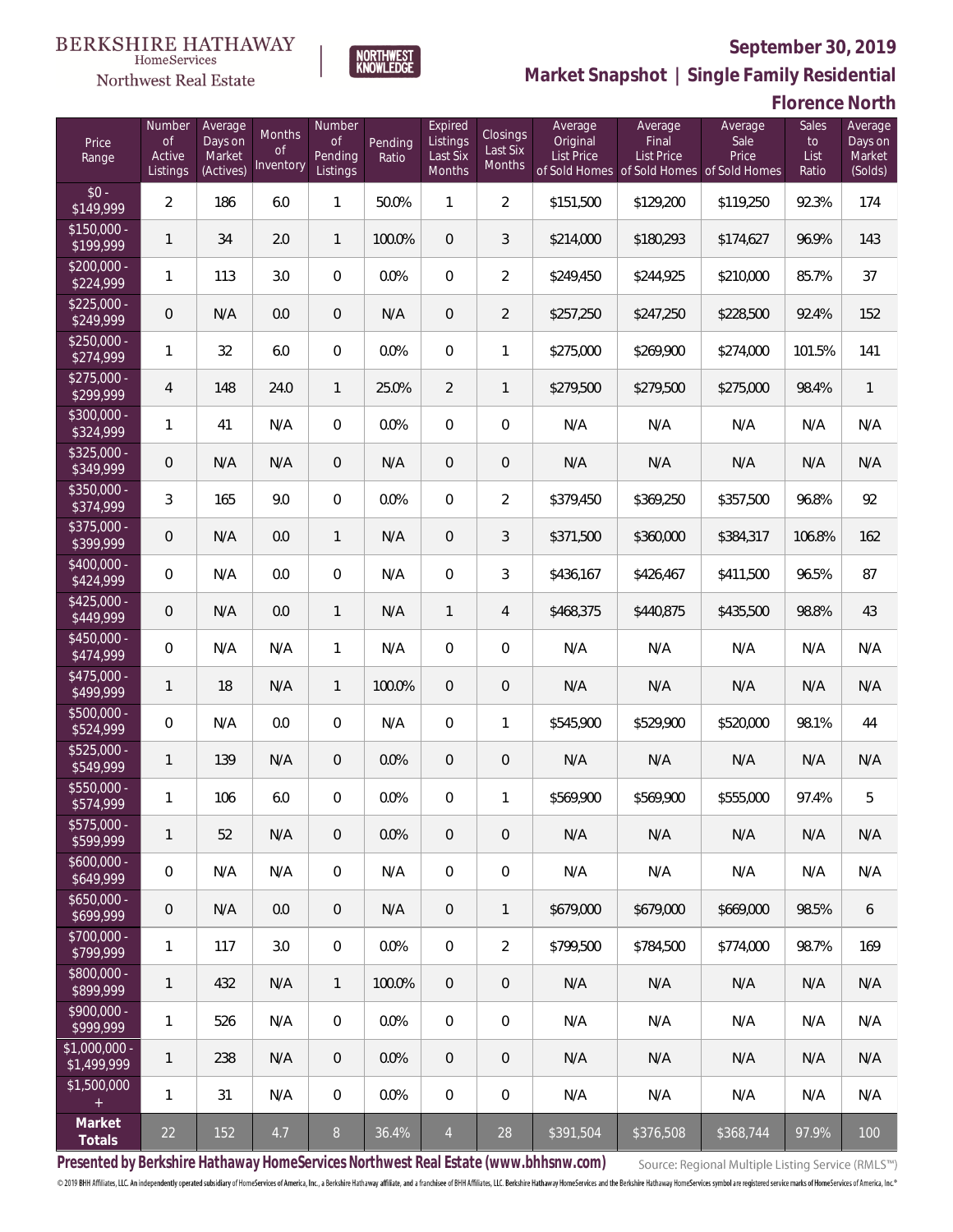#### **BERKSHIRE HATHAWAY** HomeServices

**NORTHWEST**<br>KNOWLEDGE

# **Northwest Real Estate**

 $$350$ <br> $$374$ 

 $$375$ <br> $$399$ 

 $$700$ 

 $$1,000$ 

 $$1,50$ 



**Florence South/Dunes City**

**Market Snapshot | Single Family Residential**

| Price<br>Range               | Number<br>$\mathsf{of}$<br>Active<br>Listings | Average<br>Days on<br>Market<br>(Actives) | Months<br><b>of</b><br>Inventory | Number<br><b>of</b><br>Pending<br>Listings | Pending<br>Ratio | Expired<br>Listings<br>Last Six<br>Months | <b>Closings</b><br>Last Six<br>Months | Average<br>Original<br><b>List Price</b> | Average<br>Final<br><b>List Price</b><br>of Sold Homes of Sold Homes of Sold Homes | Average<br>Sale<br>Price | Sales<br>to<br>List<br>Ratio | Average<br>Days on<br>Market<br>(Solds) |
|------------------------------|-----------------------------------------------|-------------------------------------------|----------------------------------|--------------------------------------------|------------------|-------------------------------------------|---------------------------------------|------------------------------------------|------------------------------------------------------------------------------------|--------------------------|------------------------------|-----------------------------------------|
| $$0 -$<br>\$149,999          | 1                                             | 45                                        | 3.0                              | 0                                          | 0.0%             | $\overline{0}$                            | $\overline{2}$                        | \$139,950                                | \$117,500                                                                          | \$102,000                | 86.8%                        | 104                                     |
| $$150,000 -$<br>\$199,999    | $\overline{2}$                                | 5                                         | 6.0                              | 1                                          | 50.0%            | $\mathbf{1}$                              | $\overline{2}$                        | \$205,450                                | \$185,450                                                                          | \$177,950                | 96.0%                        | 126                                     |
| $$200,000 -$<br>\$224,999    | 1                                             | 119                                       | 1.5                              | 1                                          | 100.0%           | $\overline{0}$                            | 4                                     | \$222,475                                | \$218,725                                                                          | \$217,250                | 99.3%                        | 129                                     |
| $$225,000 -$<br>\$249,999    | 1                                             | 451                                       | 6.0                              | $\overline{0}$                             | 0.0%             | $\overline{0}$                            | 1                                     | \$239,900                                | \$239,900                                                                          | \$230,000                | 95.9%                        | 14                                      |
| $$250,000 -$<br>\$274,999    | 0                                             | N/A                                       | 0.0                              | $\overline{2}$                             | N/A              | $\overline{0}$                            | 3                                     | \$291,600                                | \$273,763                                                                          | \$261,796                | 95.6%                        | 18                                      |
| $$275,000 -$<br>\$299,999    | $\overline{0}$                                | N/A                                       | 0.0                              | $\boldsymbol{0}$                           | N/A              | $\overline{0}$                            | 3                                     | \$295,967                                | \$295,967                                                                          | \$286,333                | 96.7%                        | 15                                      |
| \$300,000 -<br>\$324,999     | $\overline{0}$                                | N/A                                       | 0.0                              | 1                                          | N/A              | $\overline{0}$                            | $\overline{2}$                        | \$348.880                                | \$348,880                                                                          | \$310,000                | 88.9%                        | 80                                      |
| $$325,000 -$<br>\$349,999    | 3                                             | 71                                        | 9.0                              | 1                                          | 33.3%            | $\overline{0}$                            | $\overline{2}$                        | \$346,000                                | \$346,000                                                                          | \$346,000                | 100.0%                       | 6                                       |
| \$350,000 -<br>\$374,999     | 1                                             | 111                                       | 6.0                              | $\overline{0}$                             | 0.0%             | $\overline{0}$                            | $\mathbf{1}$                          | \$389,900                                | \$375,000                                                                          | \$370,000                | 98.7%                        | 94                                      |
| \$375,000 -<br>\$399,999     | $\overline{0}$                                | N/A                                       | 0.0                              | $\overline{0}$                             | N/A              | $\overline{0}$                            | $\overline{2}$                        | \$398,000                                | \$398,000                                                                          | \$382,000                | 96.0%                        | 66                                      |
| \$400,000 -<br>\$424,999     | $\overline{0}$                                | N/A                                       | 0.0                              | $\overline{0}$                             | N/A              | $\overline{0}$                            | 1                                     | \$419,000                                | \$419,900                                                                          | \$415,900                | 99.0%                        | 58                                      |
| \$425,000 -<br>\$449,999     | $\overline{2}$                                | 268                                       | 3.0                              | $\overline{0}$                             | 0.0%             | $\overline{0}$                            | $\overline{4}$                        | \$459,500                                | \$439,000                                                                          | \$432,500                | 98.5%                        | 141                                     |
| \$450,000 -<br>\$474,999     | $\overline{2}$                                | 178                                       | 12.0                             | $\boldsymbol{0}$                           | 0.0%             | $\overline{0}$                            | 1                                     | \$500,000                                | \$450,000                                                                          | \$450,000                | 100.0%                       | 76                                      |
| \$475,000 -<br>\$499,999     | $\overline{2}$                                | 159                                       | 12.0                             | $\overline{0}$                             | 0.0%             | $\overline{0}$                            | 1                                     | \$499,900                                | \$499,900                                                                          | \$499,000                | 99.8%                        | $\overline{0}$                          |
| \$500,000 -<br>\$524,999     | $\overline{0}$                                | N/A                                       | N/A                              | $\overline{0}$                             | N/A              | $\overline{0}$                            | $\overline{0}$                        | N/A                                      | N/A                                                                                | N/A                      | N/A                          | N/A                                     |
| \$525,000 -<br>\$549,999     | $\overline{0}$                                | N/A                                       | N/A                              | 1                                          | N/A              | $\overline{0}$                            | $\mathbf 0$                           | N/A                                      | N/A                                                                                | N/A                      | N/A                          | N/A                                     |
| \$550,000 -<br>\$574,999     | 1                                             | 205                                       | 3.0                              | $\overline{0}$                             | 0.0%             | $\overline{0}$                            | $\overline{2}$                        | \$611,500                                | \$591,500                                                                          | \$565,000                | 95.5%                        | 55                                      |
| \$575,000 -<br>\$599,999     | 1                                             | 137                                       | N/A                              | 0                                          | 0.0%             | $\mathbf 0$                               | $\overline{0}$                        | N/A                                      | N/A                                                                                | N/A                      | N/A                          | N/A                                     |
| \$600,000 -<br>\$649,999     | 1                                             | 34                                        | N/A                              | 1                                          | 100.0%           | 0                                         | 0                                     | N/A                                      | N/A                                                                                | N/A                      | N/A                          | N/A                                     |
| $$650,000 -$<br>\$699,999    | 1                                             | 428                                       | 6.0                              | $\overline{0}$                             | 0.0%             | $\overline{0}$                            | 1                                     | \$675,000                                | \$675,000                                                                          | \$650,000                | 96.3%                        | 227                                     |
| \$700,000 -<br>\$799,999     | $\overline{a}$                                | 40                                        | 12.0                             | 0                                          | 0.0%             | $\mathbf{1}$                              | 1                                     | \$749,000                                | \$749,000                                                                          | \$755,000                | 100.8%                       | 3                                       |
| \$800,000 -<br>\$899,999     | 1                                             | 139                                       | N/A                              | $\overline{0}$                             | 0.0%             | $\overline{0}$                            | $\mathbf 0$                           | N/A                                      | N/A                                                                                | N/A                      | N/A                          | N/A                                     |
| \$900,000 -<br>\$999,999     | $\mathbf 0$                                   | N/A                                       | N/A                              | $\overline{0}$                             | N/A              | 0                                         | 0                                     | N/A                                      | N/A                                                                                | N/A                      | N/A                          | N/A                                     |
| \$1,000,000 -<br>\$1,499,999 | 3                                             | 425                                       | N/A                              | $\overline{0}$                             | 0.0%             | $\theta$                                  | $\overline{0}$                        | N/A                                      | N/A                                                                                | N/A                      | N/A                          | N/A                                     |
| \$1,500,000<br>$^+$          | $\mathbf 0$                                   | N/A                                       | N/A                              | 0                                          | N/A              | $\boldsymbol{0}$                          | 0                                     | N/A                                      | N/A                                                                                | N/A                      | N/A                          | N/A                                     |
| Market<br>Totals             | 25                                            | 178                                       | 4.5                              | $\, 8$                                     | 32.0%            | $\overline{2}$                            | 33                                    | \$365,541                                | \$355,256                                                                          | \$344,824                | 97.1%                        | 76                                      |

**Presented by Berkshire Hathaway HomeServices Northwest Real Estate (www.bhhsnw.com)**

Source: Regional Multiple Listing Service (RMLS™)